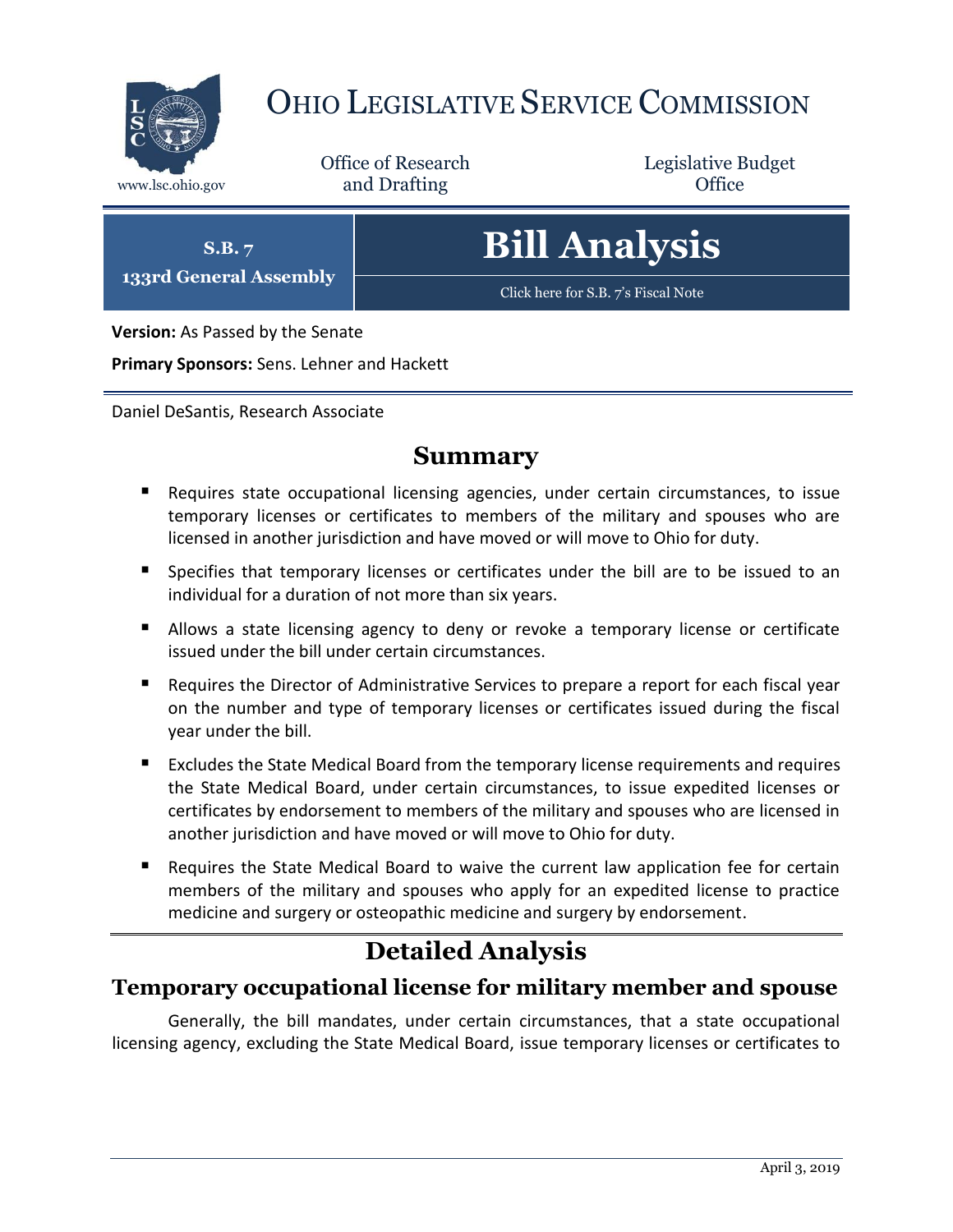certain members of the military or a member of the military's spouse.<sup>1</sup> Each licensing agency required to issue the temporary licenses or certificates must adopt rules under the Administrative Procedure Act<sup>2</sup> as necessary to implement the bill.<sup>3</sup>

Under existing law, a state or political subdivision licensing agency may, but is not required to, adopt rules and issue a temporary license to a person whose spouse is on active military duty. The bill retains current law with respect to a political subdivision's discretionary authority. However, the bill expands a state licensing agency's authority to include the member of the military in addition to the spouse. $4$ 

#### **Qualifications**

The bill requires each state licensing agency that issues a license or certificate to practice a trade or profession, excluding the State Medical Board, to issue a temporary license or certificate for not more than six years to an individual who meets the following qualifications:

- 1. The individual holds a valid license or certificate to practice the trade or profession issued by any other state or jurisdiction;
- 2. The license or certificate is current, and the individual is in good standing (see "**Definitions**," below) in the other state or jurisdiction;
- 3. The individual presents adequate proof to the state licensing agency of any of the following circumstances:
	- a. The individual or the individual's spouse is a member of the uniformed services (see "**Definitions**" below) and is on active military duty in Ohio.
	- b. The individual or the individual's spouse is a military technician dual status as defined under federal law<sup>5</sup> and was transferred to duty in Ohio.
	- c. A circumstance described in (a) or (b) immediately above will occur within three months after the application date.
- 4. The individual presents adequate proof to the state licensing agency that the individual moved or will move to Ohio from the state or jurisdiction in which the individual holds a current license or certificate.
- 5. The individual complies with continuing law requirements<sup>6</sup> to obtain a criminal records check through the Bureau of Criminal Identification and Investigation.<sup>7</sup>

 $1$  R.C. 4743.04(D) and 4743.041(B).

 $<sup>2</sup>$  R.C. Chapter 119.</sup>

 $3$  R.C. 4743.041(F).

 $4$  R.C. 4743.04(C) and (D).

 $<sup>5</sup>$  10 United States Code (U.S.C.) 10216.</sup>

 $^6$  R.C. 4776.01 to 4776.04, not in the bill.

 $7$  R.C. 4743.041(B).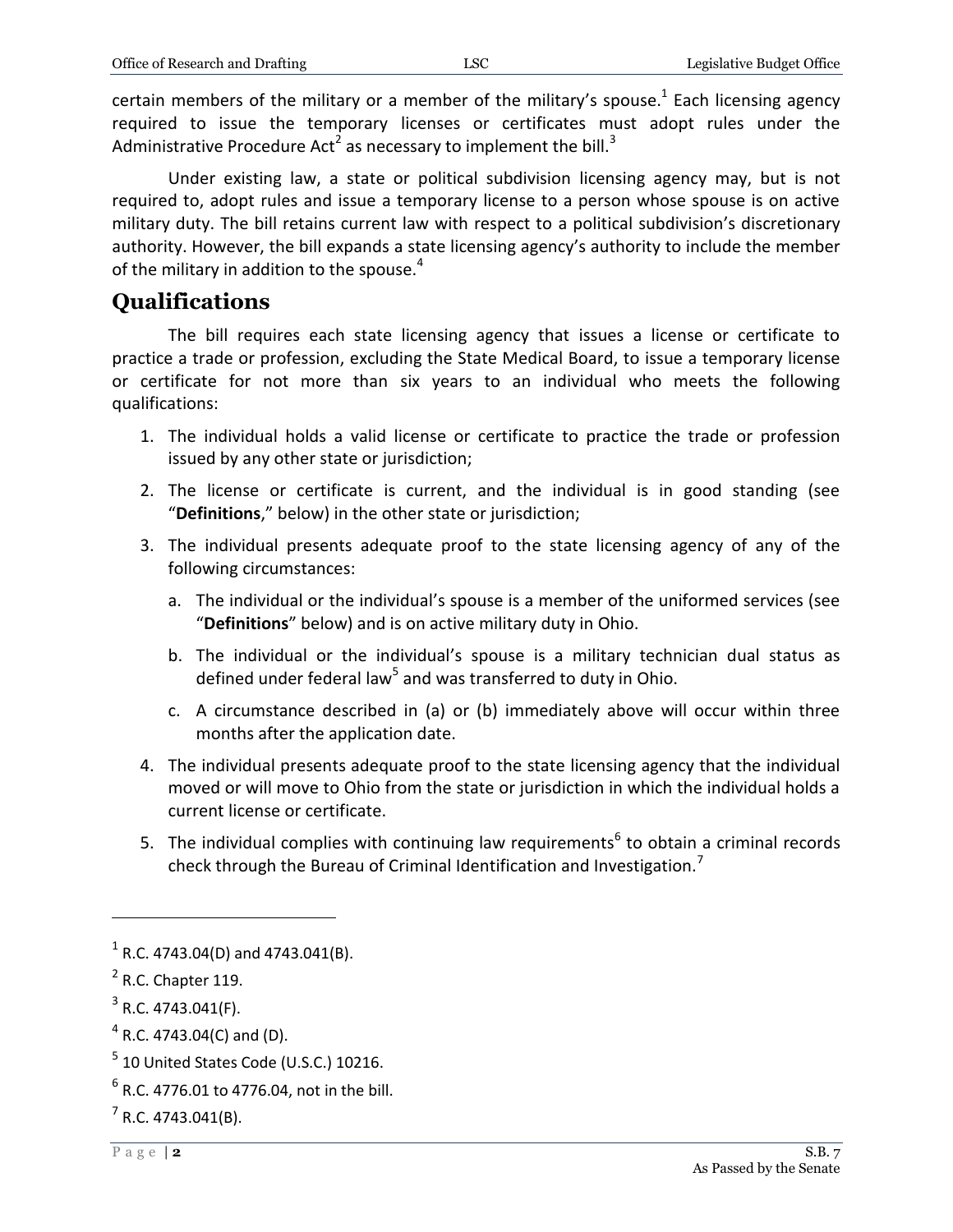## **Scope of practice**

Under the bill, an individual with a temporary license or certificate may practice the trade or profession in Ohio only within the scope and practice that is permitted under Ohio law and that does not exceed the individual's training.<sup>8</sup>

## **Circumstances to deny or revoke a temporary license**

The bill allows a state licensing agency to deny or revoke a temporary license or certificate issued under the bill in accordance with the Administrative Procedure Act if any of the following circumstances occur:

- 1. The individual has a criminal record according to a criminal records check.
- 2. The individual is unable to practice the trade or profession according to acceptable and prevailing standards of care by reason of mental illness or physical illness, including physical deterioration that adversely affects cognitive, motor, or perceptive skills.
- 3. The individual is unable to practice the trade or profession according to acceptable and prevailing standards of care because of the habitual or excessive use or abuse of alcohol or other substances that impair the ability to practice.
- 4. An adverse action has been taken against the individual by a health care institution.
- 5. The individual's license or certificate issued by another state or jurisdiction expires, is revoked, or is not in good standing (see "Definitions" below), or the individual, with respect to that license or certificate, is placed on disciplinary probation.
- 6. With respect to an individual who was eligible for a temporary license as the spouse of a member of the uniformed services or of a military technician dual status, six months have elapsed since the divorce, dissolution, or annulment of the marriage.
- 7. The individual is dishonorably discharged from the military.
- 8. The individual is required to register under Ohio's Sex Offender Registration Law<sup>9</sup> or a substantially similar law of another state, the United States, or another country.
- 9. The individual is required to register as an arson offender under Ohio law<sup>10</sup> or a substantially similar law of another state, the United States, or another country.
- 10. The individual has been convicted of, pleaded guilty to, or had a judicial finding of guilt for any criminal violation of Ohio law mandating that the individual is ineligible for licensure or certification in the trade or profession.
- 11. The individual issued a temporary license or certificate under the bill fails to obtain a full license or certificate within six years after the temporary license or certificate was issued.<sup>11</sup>

 $^8$  R.C. 4743.041(E).

<sup>&</sup>lt;sup>9</sup> R.C. Chapter 2950.

 $^{10}$  R.C. 2909.15, not in the bill.

 $11$  R.C. 4743.041(C).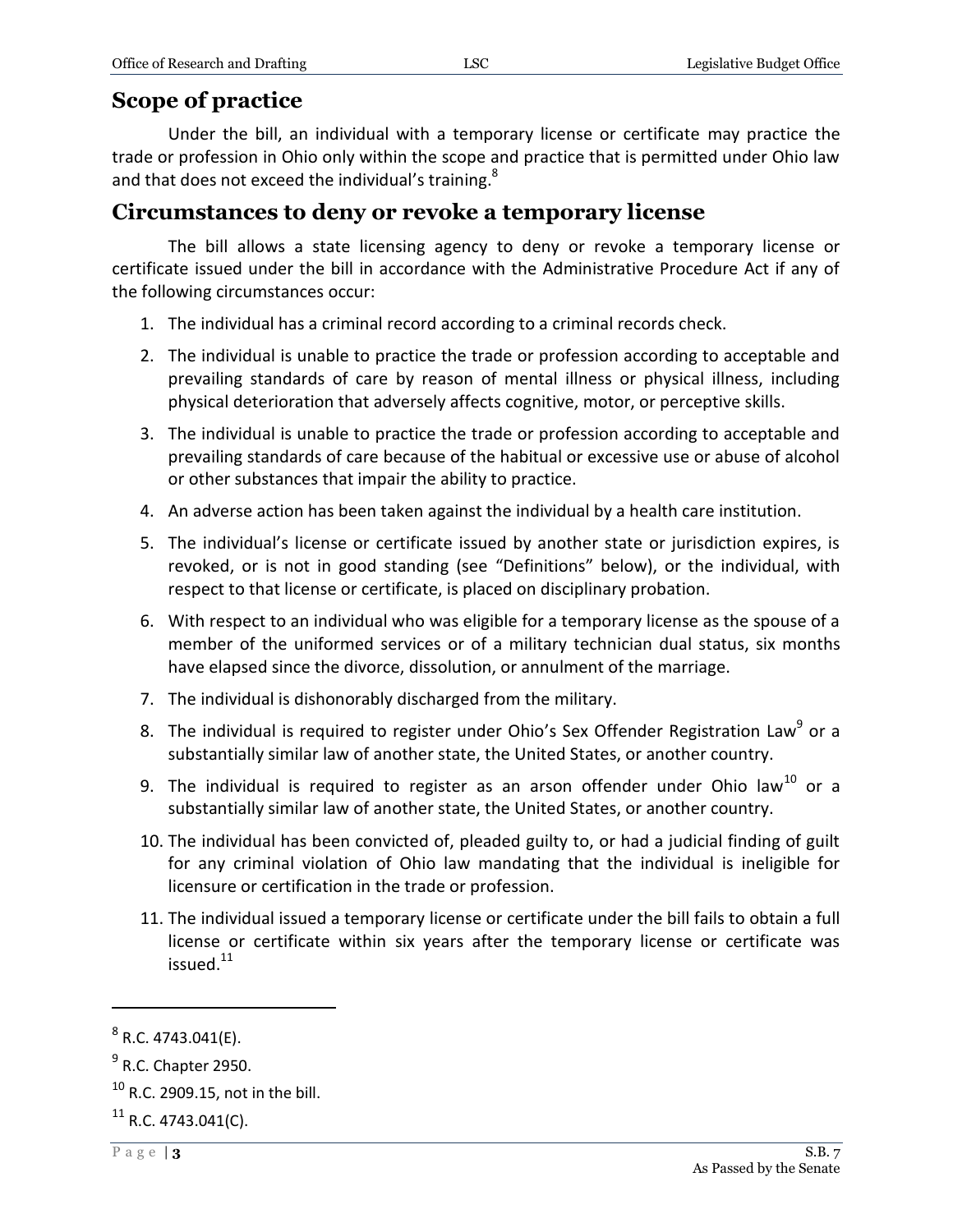#### **Fee**

A state licensing agency must waive all fees associated with the issuance of a temporary license or certificate under the bill. $^{12}$ 

## **Expedited process**

Under the bill, each state licensing agency must establish a process to provide any special accommodations that may be appropriate for applicants for a temporary license or certificate. Under existing law, licensing agencies must have a process to obtain documentation to determine if an applicant is a service member or veteran, or the spouse or surviving spouse of a service member or veteran, a process to record, track, and monitor applications for those individuals, and a process to prioritize and expedite certification or licensure for those individuals. $13$ 

## **Reporting**

The bill requires the Director of Administrative Services, on the conclusion of the state fiscal year, to prepare a report on the number and type of temporary licenses or certificates that were issued during the fiscal year. The DAS Director must provide the report to the Director of Veterans Services not later than 30 days after the end of the fiscal year. The Director of Veterans Services must compile the reports and make them available to the public.<sup>14</sup>

## **State Medical Board expedited licenses by endorsement**

The bill requires the State Medical Board to issue expedited licenses and certificates by endorsement, without examination, to applicants who are members of the military and spouses under certain circumstances for the following types of licenses and certificates:

- A license to practice as a physician assistant;  $15$
- A certificate to practice a limited branch of medicine;<sup>16</sup>
- A license to practice podiatric medicine and surgery;  $17$
- A license to practice dietetics;  $18$
- A certificate to practice as an anesthesiologist assistant;<sup>19</sup>

- $16$  R.C. 4731.153.
- <sup>17</sup> R.C. 4731.57.

 $12$  R.C. 4743.041(D).

<sup>13</sup> R.C. 5903.04.

 $14$  R.C. 4743.041(G).

<sup>15</sup> R.C. 4730.121.

 $18$  R.C. 4759.063, with conforming changes in R.C. 4759.02 and 4759.10.

 $^{19}$  R.C. 4760.041.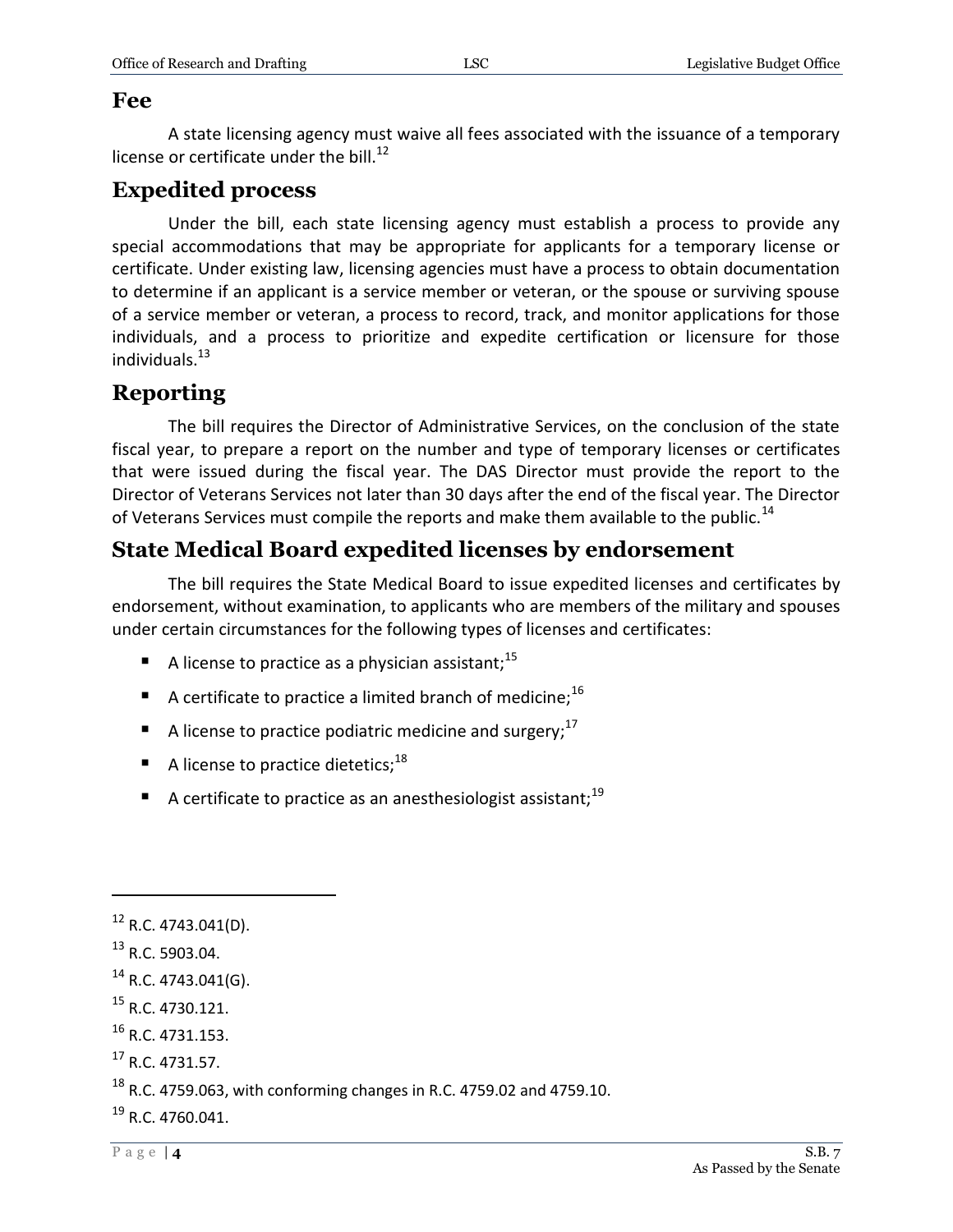- A license to practice respiratory care: $^{20}$
- A certificate to practice as an oriental medicine practitioner or acupuncturist;<sup>21</sup>
- A license to practice as a radiologist assistant;<sup>22</sup>
- A license to practice as a genetic counselor;  $2^3$
- A genetic counselor supervised practice license.<sup>24</sup>

For those license or certificate types, the bill requires the State Medical Board to issue, without examination, an expedited license or certificate by endorsement to an applicant who meets all of the following requirements:

- 1. The applicant files a written application to the Board on a form prescribed by the Board and includes all of the information the Board considers necessary to process it.
- 2. The applicant provides evidence satisfactory to the Board that the applicant meets all of the following requirements:
	- a. The applicant holds a valid license or certificate to practice the applicable occupation issued by any other state or jurisdiction.
	- b. The license or certificate is current, and the applicant is in good standing in the state or jurisdiction of licensure or certification.
	- c. One of the following circumstances applies to the applicant or the applicant's spouse.
		- i. The individual or the individual's spouse is a member of the uniformed services (see "**Definitions**" below) and is on active military duty in Ohio.
		- ii. The individual or the individual's spouse is a military technician dual status as defined under federal law and was transferred to duty in Ohio.
		- iii. A circumstance described in (i) or (ii) above will occur within three months after the application date.
	- d. The applicant moved or will move to Ohio from the state or jurisdiction in which the individual holds a current license or certificate.
	- e. The individual meets the requirements to receive a license or certificate required of applicants who apply for the license or certificate under current law, including criminal records checks.

The Board is required to waive all fees associated with the application for and issuance of an expedited license or certificate by endorsement under the bill.

 $^{20}$  R.C. 4761.052, with a conforming change in R.C. 4761.03.

 $^{21}$  R.C. 4762.041, with conforming changes in R.C. 4734.281, 4734.285, 4734.49, and 4762.03.

<sup>22</sup> R.C. 4774.041.

 $^{23}$  R.C. 4778.051, with conforming changes in R.C. 4778.07 and 4778.08.

<sup>&</sup>lt;sup>24</sup> R.C. 4778.081.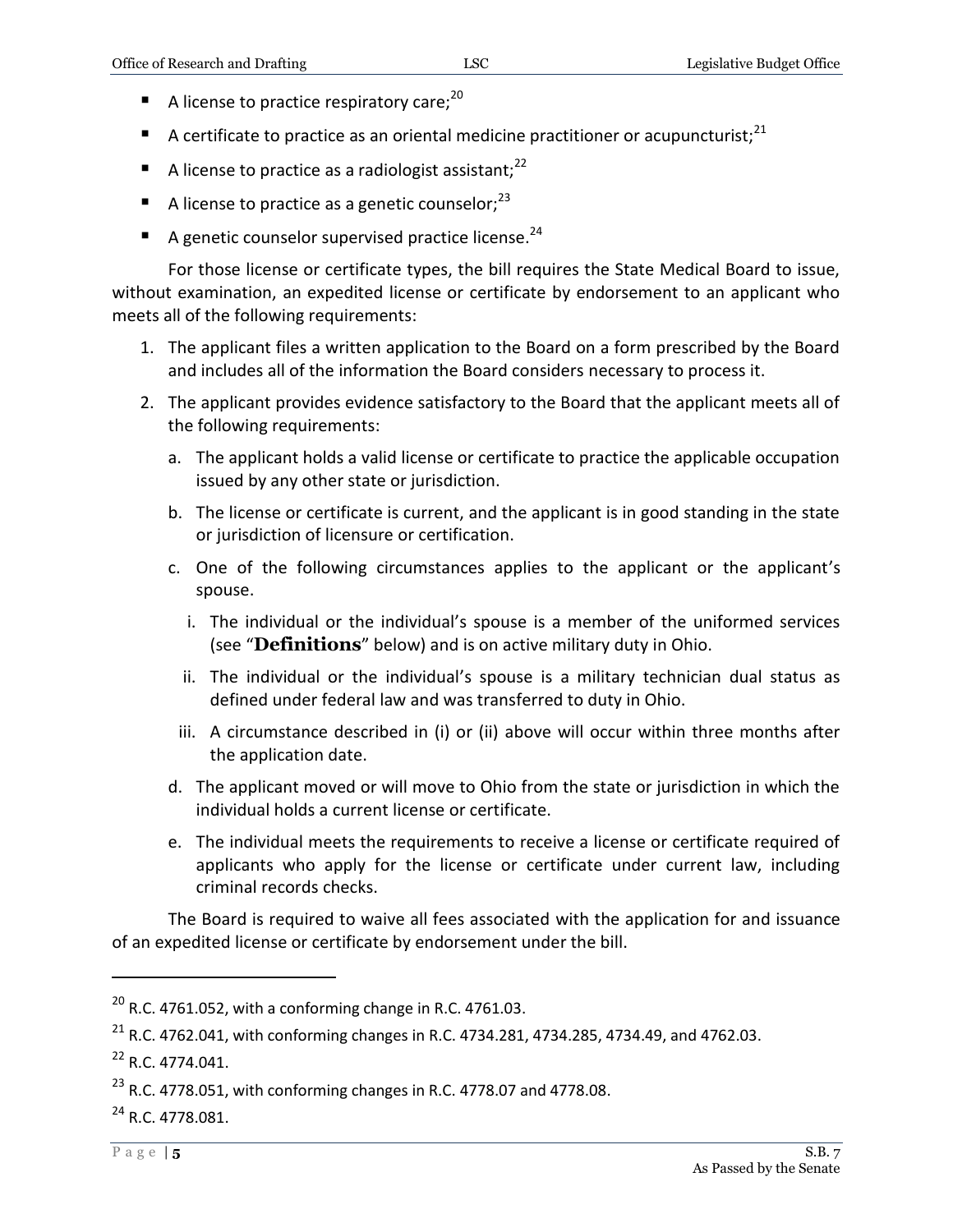#### **Expedited licenses to practice medicine and surgery or osteopathic medicine and surgery**

Continuing law prescribes a process for an applicant to receive an expedited license to practice medicine and surgery or osteopathic medicine and surgery by endorsement without examination from the State Medical Board. The bill requires the Board to waive the application fee for that expedited license if the applicant presents adequate proof to the Board of both of the following:

- 1. One of the following circumstances applies to the applicant or the applicant's spouse:
	- a. The individual or the individual's spouse is a member of the uniformed services and is on active military duty in Ohio.
	- b. The individual or the individual's spouse is a military technician dual status as defined under federal law and was transferred to duty in Ohio.
	- c. A circumstance described in (a) or (b) above will occur within three months after the date of application.
- 2. The applicant moved or will move to Ohio from the state or jurisdiction in which the individual holds a current license or certificate.

Under continuing law, the Board is required to issue, without examination, an expedited license to practice medicine and surgery or osteopathic medicine and surgery by endorsement to an applicant who meets the following requirements:

- 1. The applicant files a written application to the Board on a form prescribed by the Board and includes all of the information the Board considers necessary to process it.
- 2. The applicant provides evidence satisfactory to the Board that the applicant meets all of the following requirements:
	- a. Has passed a medical licensing examination recognized by the Board.
	- b. For at least five years immediately preceding the application date, has held a current, unrestricted license to practice medicine and surgery or osteopathic medicine and surgery issued by the licensing authority of another state or a Canadian province.
	- c. For at least two years immediately preceding the application date, has actively practiced medicine and surgery or osteopathic medicine and surgery in a clinical setting.
	- d. Is in compliance with the medical education and training requirements for applicants who apply for a normal license.
- 1. The applicant certifies to the Board that all of the following are true:
	- a. Not more than two malpractice claims have been filed against the applicant within a period of ten years and no malpractice claim against the applicant has resulted in total payment of more than \$500,000.
	- b. The applicant does not have a criminal record according to the criminal records check.